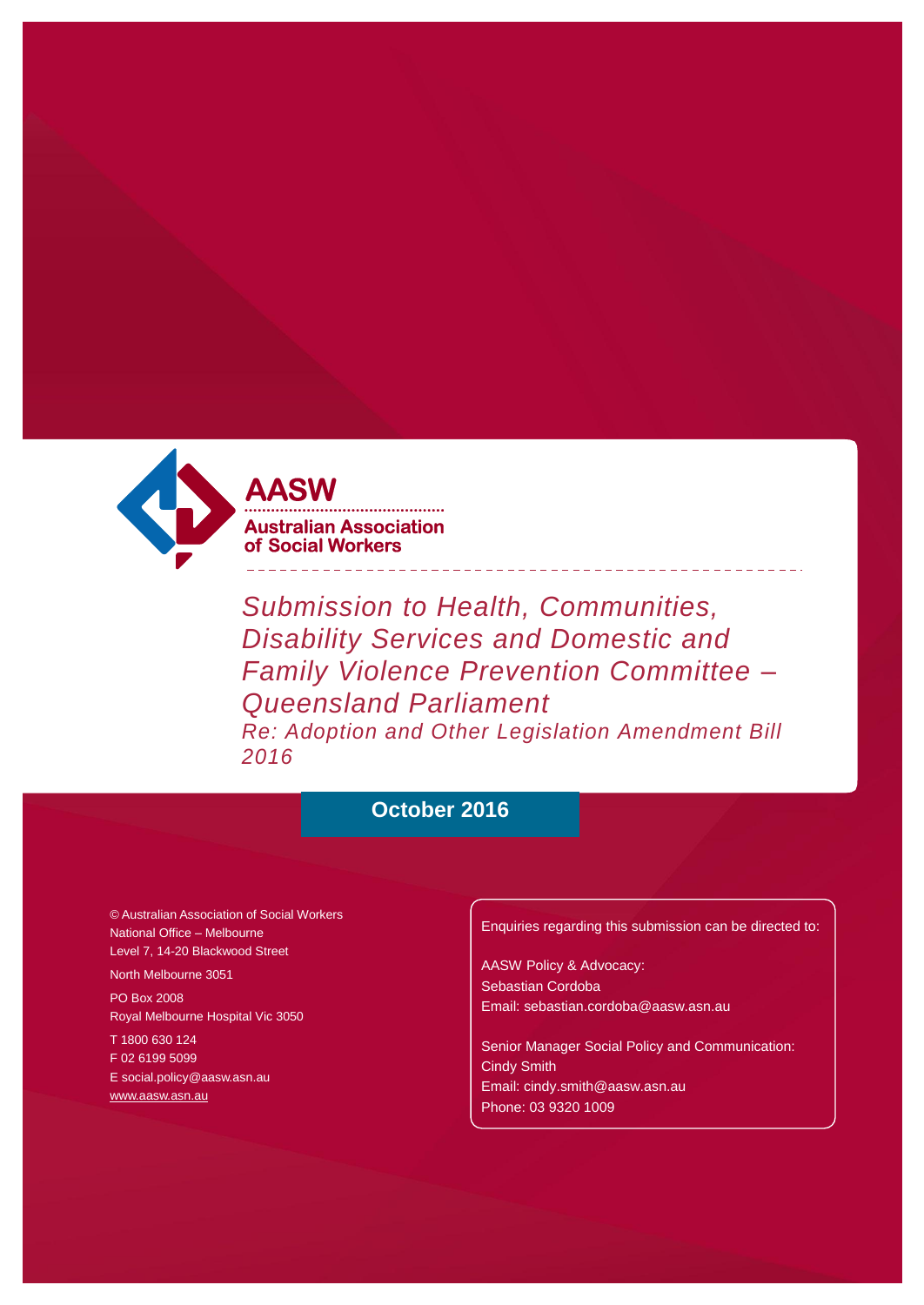### **Introduction**

#### **Who we are**

**The Australian Association of Social Workers (AASW) is the professional body representing more than 10,000 social workers throughout Australia.** 

**We set the benchmark for professional education and practice in social work and have a strong voice on matters of social inclusion, social justice, human rights and issues that impact upon the quality of life of all Australians.**

### **The social work profession**

Social work is a tertiary-qualified profession recognised nationally and internationally that supports individuals, families, groups and communities to improve their wellbeing. Principles of social justice, human rights, collective responsibility and respect for diversity are central to the profession and are underpinned by theories of social work, social sciences, humanities and Indigenous knowledge. Social workers practice in a diverse range of settings, including the adoption and child protection fields.

Social workers consider the relationship between biological, psychological, social, cultural and spiritual factors and how they impact on a person's health, wellbeing and development. Accordingly, social workers maintain a dual focus in both assisting with and improving human wellbeing and identifying and addressing any external issues (known as systemic or structural issues) that may have a negative impact, such as inequality, injustice and discrimination.

### **Our submission**

Children<sup>1</sup> are adopted for numerous reasons. For some it can be a result of parental abuse and neglect, resulting in the need for state intervention. Children who come into the care of the state are among the most vulnerable members of society. It is the position of the AASW that governments have a responsibility in the first instance to concentrate efforts on creating environments in which children and families are supported and assisted so that the various factors that contribute to the need for intervention by the state is substantially reduced. Adoption should only be considered as one of a suite of possible responses after all other options for achieving the child's safety are exhausted.

For all children who are placed into state care, placement planning (including adoption as one of several options) must be focused on their needs and best interests. This must comply with the minimum standards set down in international conventions including the United Nations Convention on the Rights of the Child and the Universal Declaration of Human Rights. Planning should include parents, when possible, and recognise the right of children to maintain connection with their family, their culture and with other significant relationships regardless of the proposed placement arrangements, which may include reunification, legal guardianship and adoption. This is a complex and contentious issue but regardless of viewpoints the AASW believes the best interest principle should be central to all decision making.

Social workers play a pivotal role in the adoption process and therefore the AASW welcomes the opportunity to contribute to this inquiry.

 1 Identified in the United Nations (UN) Convention on the Rights of the Child as every human being below the age of 18 years.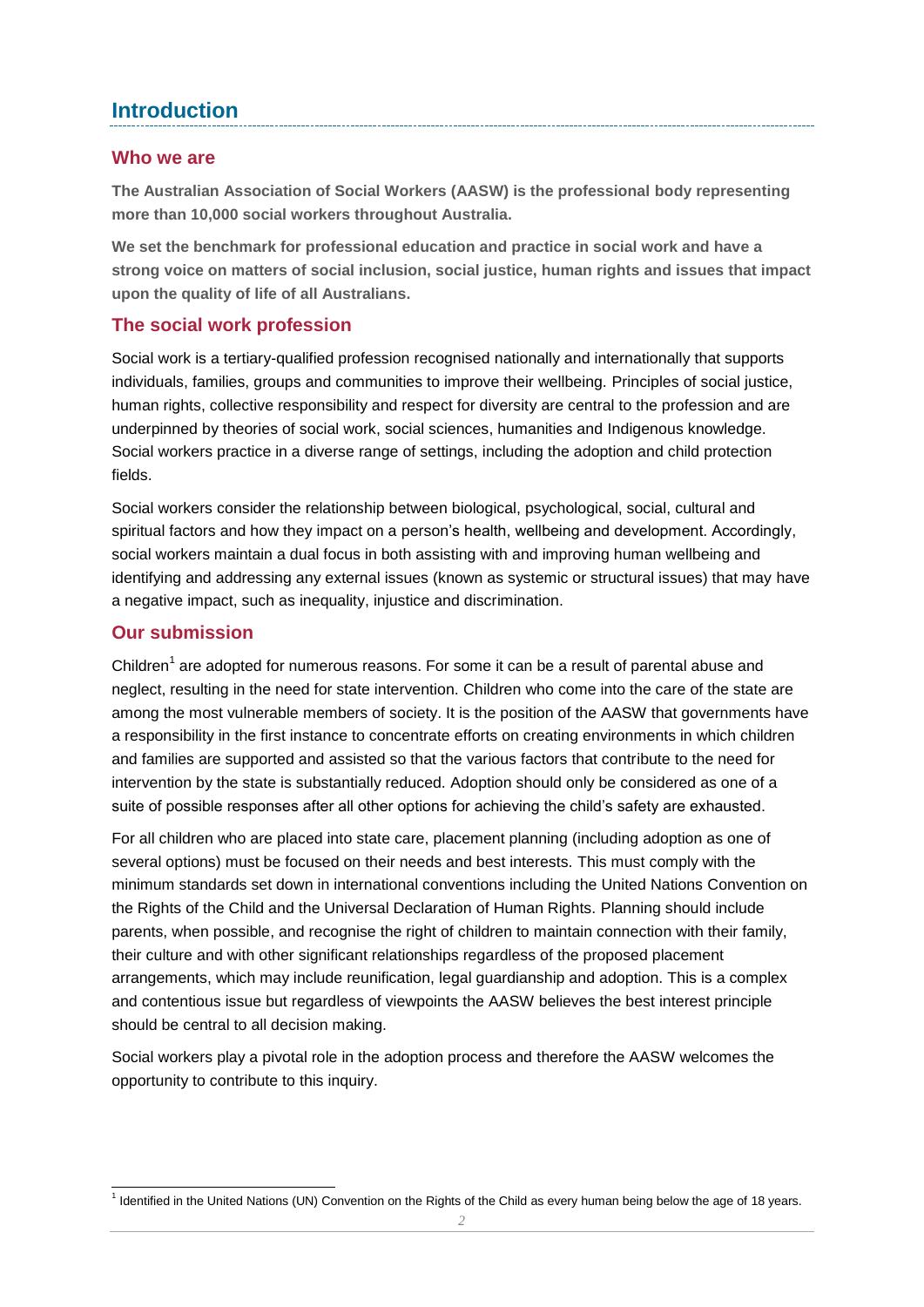## **Response**

Our response will focus on a select set of points in the Bill.

- **1. Expand who is eligible to have their name entered or remain in the expression of interest register for adoption to include same-sex couples, single persons and persons undergoing fertility treatment**
	- 1.1. The AASW supports the extension of the eligibility criteria to include same sex couples and single persons ensuring the same rigorous assessment processes are applied, conducted by appropriately trained and skilled professionals.
	- 1.2. Greater consideration must be given to the support needs of persons who have undergone unsuccessful fertility treatments and how this may impact on their ability to become an adoptive parent, in line with the best interest principle. Fertility treatment can often be a very challenging experience with significant grief and loss as a result of the process.<sup>2</sup> It can also place great stress on relationships and individual wellbeing, the consequences of which can be far reaching, experienced throughout the lifespan and requiring professional support. While supporting expanding the eligibility criteria for same-sex couples and single persons, we believe including persons undergoing fertility treatment needs greater research and consultation.
	- 1.3. In relation to supports and of relevance to this point, the Act provides little clarification at a legislative level about who is an approved counsellor. This raises significant concerns about the quality of services that are being provided and the ability to regulate it. 'Counselling' is a poorly regulated field and a commonly-used term to describe a whole range of approaches, with several lacking an evidence base. Given the complexity involved in supporting individuals and families through the adoption process, the Act has to ensure that those providing counselling have the necessary qualifications and experience.
	- 1.4. While no Adoption Act in Australia provides clarity around qualifications or experience, the AASW favours the approach in Queensland's *Surrogacy Act 2010*, which lists the appropriate qualifications as:

*appropriately qualified means is one of the following—*

> *A member of the Australian and New Zealand Infertility Counsellors Association;*

*A psychiatrist who is a member of the Royal Australian and New Zealand College of Psychiatrists;*

*A psychologist who is a member of the Australian Psychological Society; A social worker who is a member of the Australian Association of Social Workers;* 

1.5. We recommend the use of this model, and furthermore that the word 'Accredited' could be added before the words 'member of the Australian Association of Social Workers'. This gives a guarantee, backed by an AASW registered trademark, that the social worker is not only qualified but has a commitment to ongoing professional development and may be subject to an AASW audit.

 2 Greil, A. L., Slauson‐Blevins, K., & McQuillan, J. (2010). The experience of infertility: A review of recent literature. *Sociology of health & illness*, 32(1), 140-162.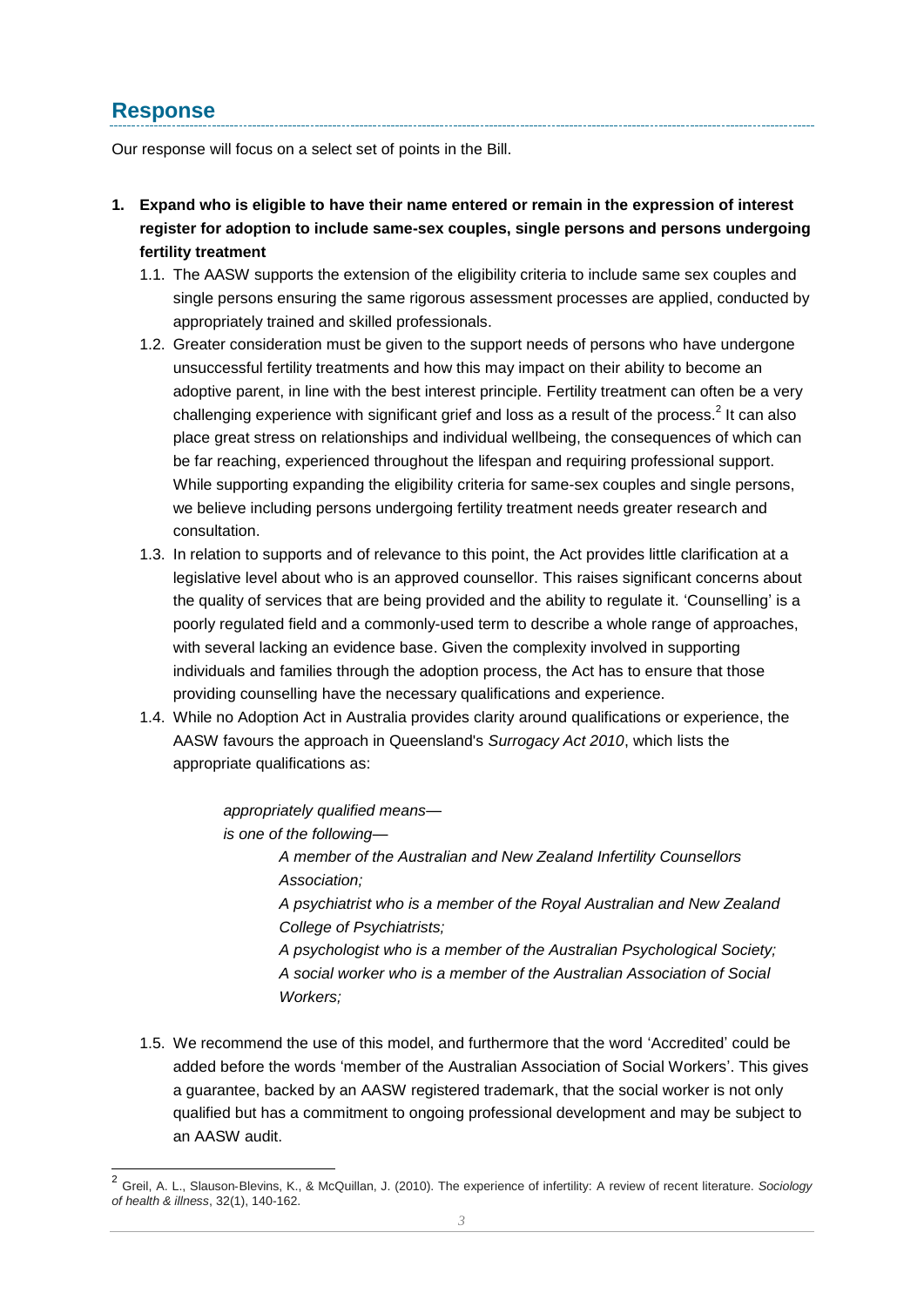#### **2. Remove the offence and associated penalty for a breach of a contact statement for adoptions that occurred before June 1991**

- 2.1. The AASW supports the removal of the criminal offence and associated penalties as it brings the legislation in line with other jurisdictions. The existing penalties are excessive (especially the 2 years imprisonment) and have historically discouraged individuals from accessing adoption information. The removal of the penalties provides a more appropriate balance, while still providing the necessary safeguards.
- 2.2. We also highlight the significant need for the provision of appropriate supports from qualified professionals (see 1.4) when an applicant is requesting access to information contained in the contact statement. This is a complex issue that raise numerous issues for individuals and the Act must recognise that ensuring access to counselling and support by qualified and skilled professionals must be a priority.

#### **3. Improve access to information.**

- 3.1. The AASW supports the broadening of the definition of the term 'relative' in the Act for the purposes of accessing, or consenting to the access of information to include future generations and persons recognised under Aboriginal tradition and Torres Strait Island custom. While supporting the reform, the Act still needs greater clarity in relation to the processes and guidelines in place when determining who may be deemed a relative under Aboriginal and Torres Strait Islander custom. The best interest principles must be of paramount importance and inform all decision making, especially when identifying who and what information can be accessed.
- 3.2. Greater consideration must also be given to broadening the concept of 'relative' to also include significant relationships for the child, which may not be covered by the amendments.

#### **4. Require the court to be satisfied that exceptional circumstances exist before including a change to a child's first name in a final adoption order**

- 4.1. Article 8 of the UN's Convention on the Rights of the Child states that governments should respect a child's right to a name, a nationality and family links. The Convention highlights the importance of a child's name and the links to identity, culture and history. Changing a child's first name can have numerous detrimental consequences and therefore must only be done under exceptional circumstances.
- 4.2. The example provided by the Bill of 'exceptional circumstances' needs to be reviewed in order to provide greater and improved guidance to the courts. Presenting a scenario where a child's cultural name is 'potentially offensive' within a Western context is too vague and many examples that could fall under this classification would not meet a standard for 'exceptional circumstances'. Besides extreme examples where a name may undeniably be deemed harmful to a child's wellbeing, what is 'potentially offensive' is too subjective an idea and the Act needs to be clearer in this respect so that the change occurs only in truly exceptional cases. The Act must detail a much clearer set of criteria about what execptional circumstances include and that key to this is maintaining the child's cultural identity and heritage and that wherever possible the child's views must be considered. .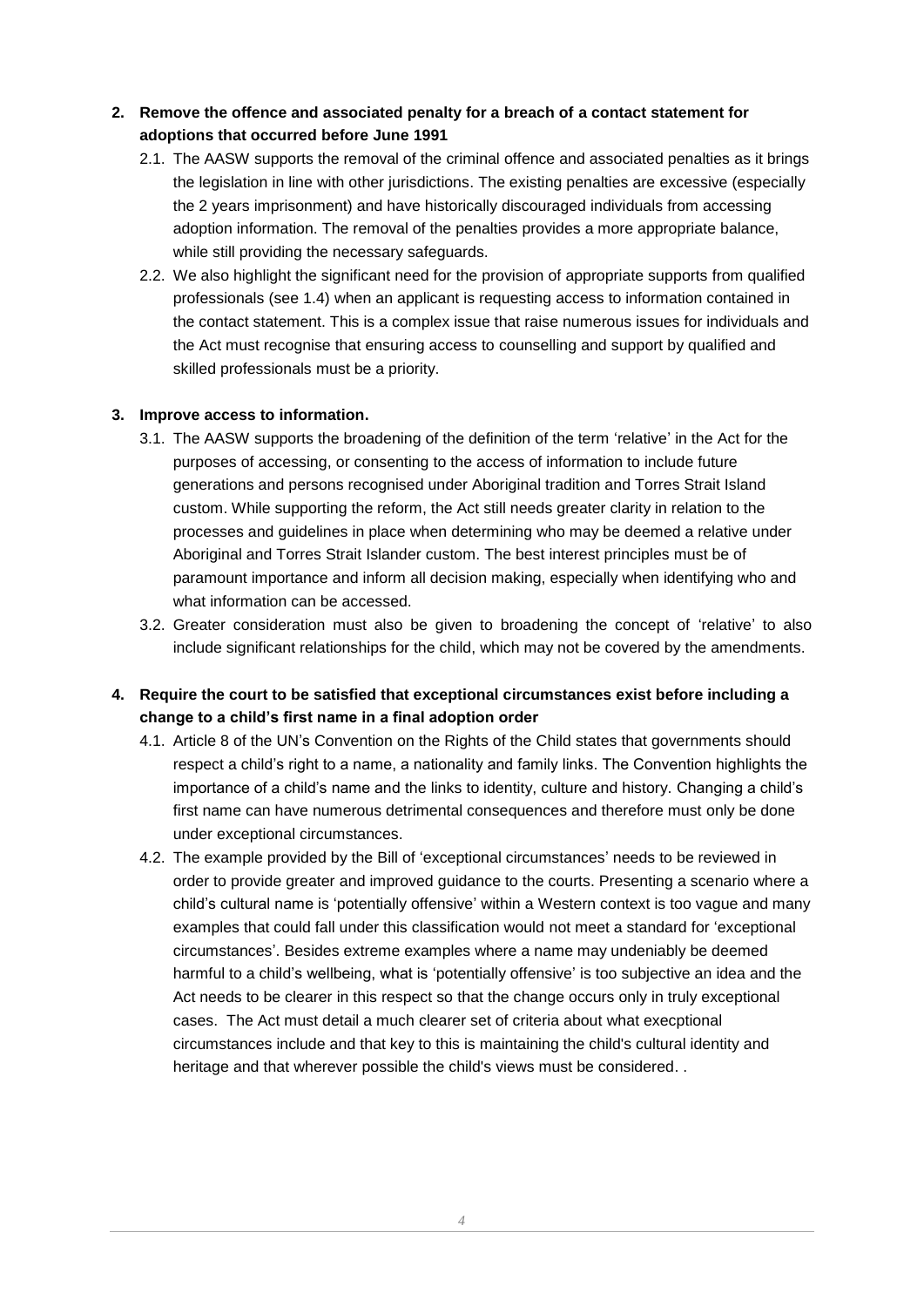- **5. Enable the chief executive to facilitate contact between parties to an adoption during an interim adoption order**
	- 5.1. The AASW supports the amendments that provide much needed clarity in relation to face-toface contact between parties to an adoption during an interim adoption order. As with all considerations, the need for, or frequency of contact must be made in the child's best interests and in consultation with all key parties. This process must include the provision of support services from professional staff that are appropriately qualified and trained to understand the complexities of adoption.
	- 5.2. More broadly, the AASW believes that governments have responsibilities to provide adequate and appropriate life-long adoption services for families, adoptive families and adoptees. There is a significant need for legislation to recognise that individuals and families involved in the adoption process require varying forms of support at different stages throughout the lifespan. Given the degree of divergence in requirements and timeframes for people needing support the Act should not be prescriptive, but needs to highlight its importance and identify it as a key consideration in the process.

## **Conclusion**

The AASW believes that having a robust framework for decision making in relation to adoption is crucial, as is the ongoing support to chidlren and their adopted families, and that this should be reflected in the Act. We welcome the opportunity to provide a submission and look forward to working with the Government towards making the Adoption Act more reflective of the needs and best interests of children.

Submitted for and on behalf of the Australian Association of Social Workers Ltd